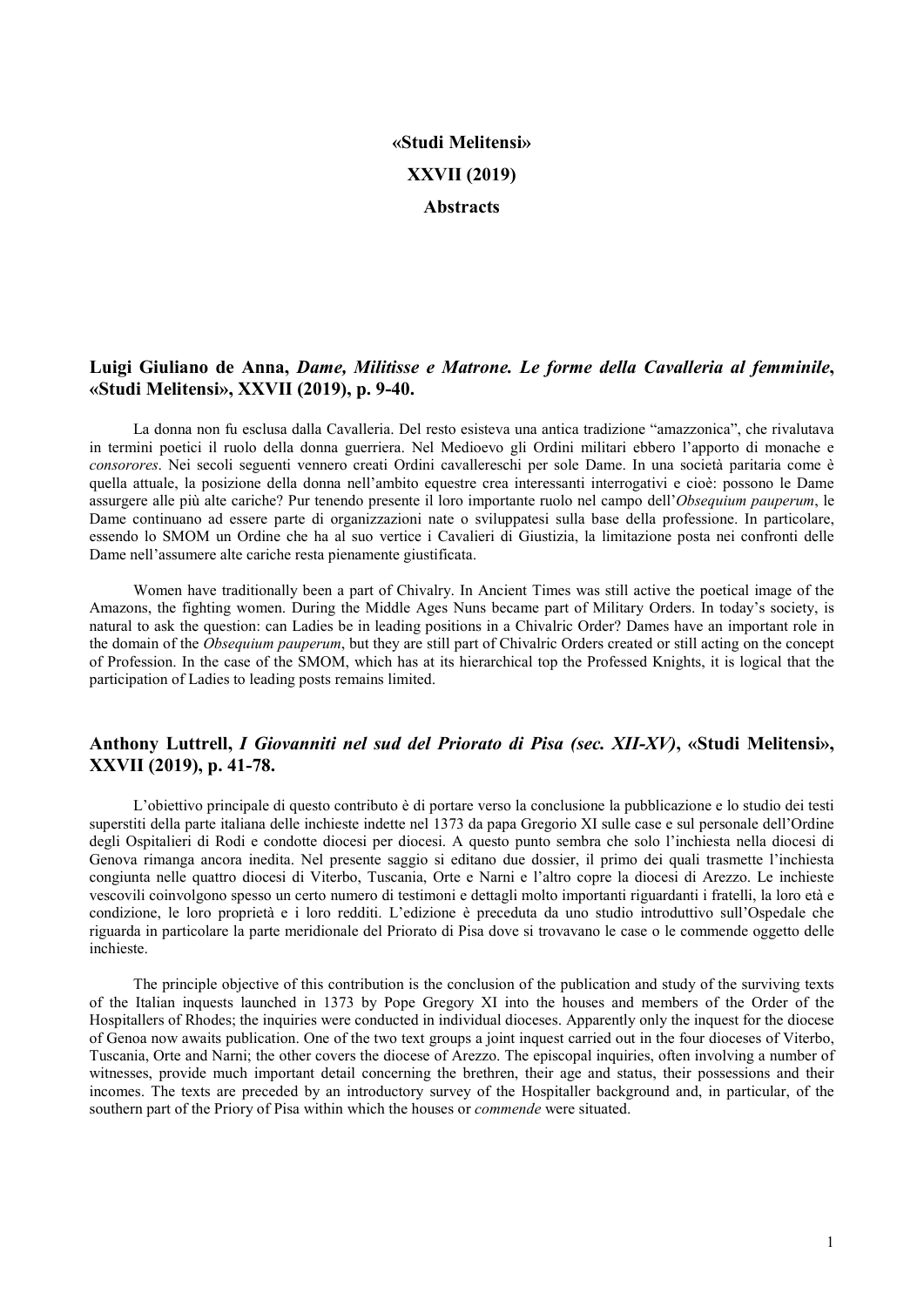## Vito Ricci, L'Ordine di San Giovanni Gerosolimitano a Trani dal XII al XVI secolo, «Studi Melitensi», XXVII (2019), p. 79-104.

Nel presente saggio si esaminano le vicende storiche, patrimoniali e prosopografiche degli Ospitalieri di San Giovanni a Trani, città della costa adriatica dove la presenza dei cavalieri è attestata dalla seconda metà del XII secolo in poi. Essi possedevano a Trani una precettoria con la chiesa di Santa Maria Maddalena, alla quale, dopo la soppressione dell'Ordine del Tempio si aggiunse anche la chiesa templare di San Giovanni Battista. La precettoria fu sottoposta, nel 1503, alla commenda di Bari e poi al priore giovannita di Barletta.

This paper examines the history, the patrimony and the prosopography of the brethren of the Hospitallers in Trani, city on the Adriatic coast where the presence of knights is attested from the second half of the twelfth century onwards. In Trani they had a commandery with the church of Santa Maria Maddalena, to which, after the suppression of the Order of the Temple, was added the former Templar church of San Giovanni Battista. The commandery was suppressed in 1503 and subjected to this of Bari and later directly to the Hospitallers' prior of Barletta.

#### Manlio Corselli, Le Commende gerosolimitane di Palermo. Un'analisi patrimoniale e un profilo devozionale, «Studi Melitensi», XXVII (2019), p. 105-126.

Alcuni documenti dell'Archivio di Stato di Palermo consentono di ricostruire le vicende economiche e patrimoniali della commenda giovannita di San Giovanni alla Guilla di Palermo, documentate dagli inizi del XIV secolo, sebbene le origini della commenda vengano fatte risalire da alcuni autori al XII secolo. La commenda visse un riguardevole sviluppo specialmente in età moderna e svolse un ruolo particolare nella compagine religiosa e devozionale della città. Durante il XVII secolo alla commenda della Guilla si aggiunsero la commenda di Santo Stefano (detta "della Schettina") e poi quella di Sant'Antonio Abbate (detta "Albiggiana"). Nel 1780 queste due commende vennero unite dal Gran Maestro de Rohan.

Some documents of the State Archive of Palermo allow to reconstruct the economic and patrimonial events of the St. John's commenda of San Giovanni alla Guilla di Palermo, documented from the beginning of the fourteenth century, although the origins of the commenda can be traced back to some authors in the 12th century. The commenda experienced a remarkable development especially in the modern age and played a particular role in the religious and devotional structure of the city. During the seventeenth century the *commenda* of the Guilla was joined by the commenda of Santo Stefano (called «della Schettina») and then by Sant 'Antonio Abbate (called «Albiggiana»). In 1780 these two commenda were joint by the Grand Master de Rohan.

#### Tommaso Maria Rossi, L'Archivio della Commenda della Magione del Tempio di Lucca 127, «Studi Melitensi», XXVII (2019), p. 127-152.

Il 4 novembre 1762, su precisa richiesta del Gran Maestro del Sovrano Militare ordine Ospedaliero di San Giovanni di Gerusalemme, di rodi e di Malta, Girolamo Antonio Albergotti conduceva una visita ispettiva alla Commenda della Magione del Tempio di Lucca, antica residenza prima dei Templari lucchesi e poi dei cavalieri di Malta nella città toscana. Nella relazione venivano descritti minuziosamente le suppellettili e gli arredi del Palazzo, della chiesa, nonché le entrate, le uscite e i cespiti della Commenda e, infine, anche le scritture presenti in quel momento nell'archivio. Il presente contributo, prendendo le mosse da quanto riportato nella relazione dell'Albergotti, tenta una ricostruzione delle vicende archivistiche dell'archivio della Commenda della Magione del Tempio di Lucca, anche alla luce di quanto oggi depositato presso l'archivio di Stato di Lucca. L'archivio fu riordinato e inventariato da Salvatore Bongi nella seconda metà del XIX secolo e poi pubblicato nel quarto e ultimo volume del suo inventario nel 1888. a conclusione del breve saggio è riportata una tavola di raffronto elaborata a seguito di un controllo della documentazione oggi conservata a Lucca.

On November 4th, 1762, Girolamo Antonio Albergotti inspected the Commenda della Magione del Tempio of Lucca. The Commenda was an ancient residence used in the past by the Templars of Lucca and then, at that time, by the Knights of Malta in the Tuscan city. The inspection had been officially requested by the Grand Master of the Sovereign Military Hospitaller Order of Saint John of Jerusalem, of Rhodes and of Malta. a specific written report described both the monetary and non-monetary patrimony of the Commenda, including the furniture of the Palace, the furnishing of the Church, as well as the records of the archive. Starting from the original Albergotti's report, and further considering